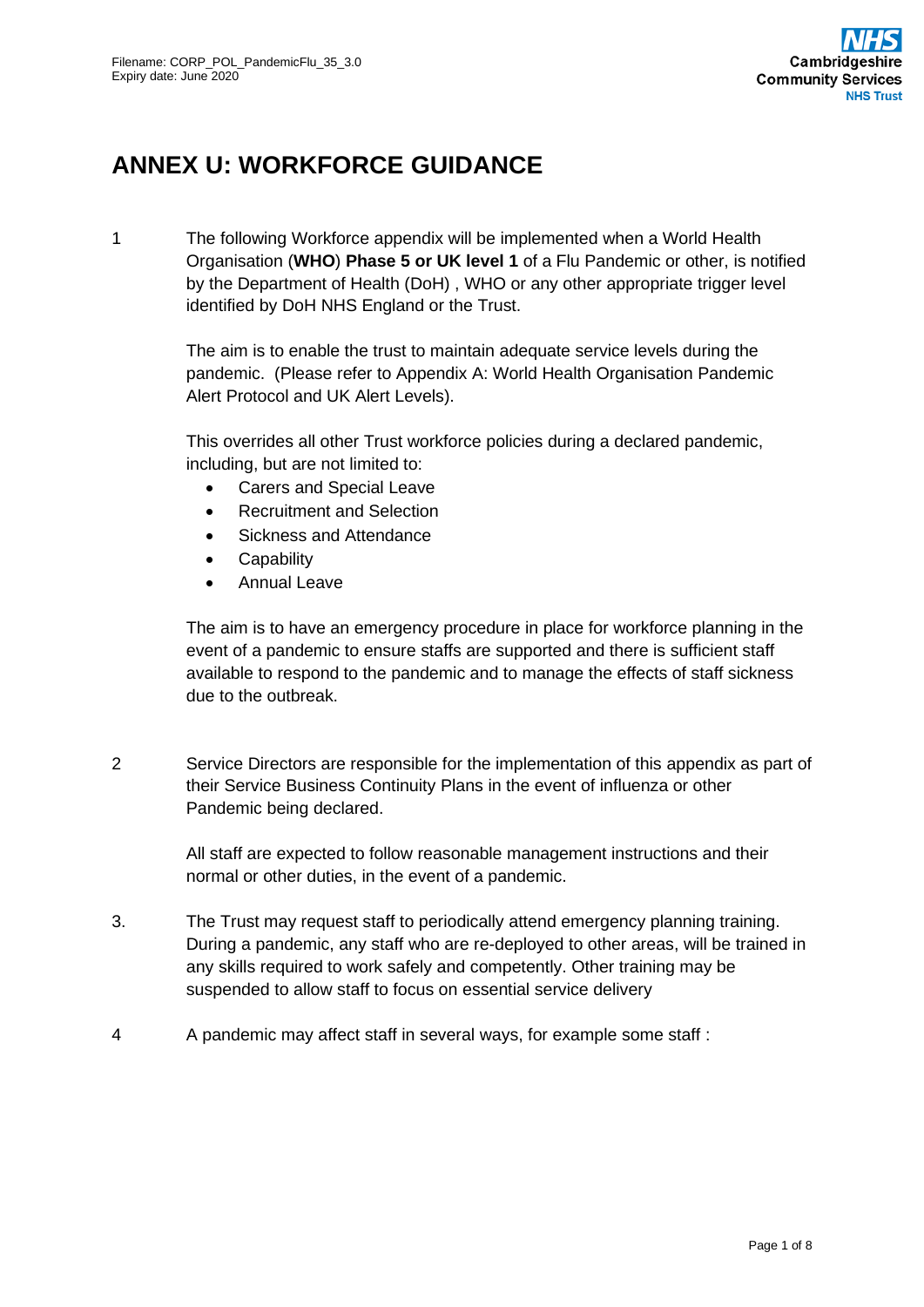- may themselves become infected, which is likely to lead to an unprecedented level of sickness absence during a pandemic
- may have fears of being infected while at work and, in particular, of passing on the infection to their families and friends
- may experience increased levels of stress
- with caring responsibilities may be adversely affected by external measures, such as closure of schools and, in other cases; staff may be caring for partners or other dependents, such as older relatives.
- 5. Recruiting staff will be critical and will need to be completed in short timescales.

At the appropriate trigger point of the pandemic the Trust will contact staff that have recently retired and encourage them to return to the workforce on a shortterm basis*.*

Non-medical staff will be appointed on Agenda for Change terms and conditions and will, wherever possible, work to a previously banded job description. If it is a new post, it will be given an interim band pending a banding decision. Medical and Dental staff will be appointed on medical and dental terms and will work to one of the standard job descriptions/plans for the role they fulfil.

The time scales in obtaining a Disclosure & Barring Service (DBS) clearance and the receipt of references may be delayed in the event of a pandemic as other organisations involved in issuing these may themselves be affected. The Trust will seek to fast-track DBS clearance. Risk assessments should be undertaken which may allow staff to start work ahead of receiving a DBS in some circumstances.

Anyone registered with our Bank who has had a DBS clearance in the last 12 months will not need another one if they apply for a post within the Trust. DBS disclosures received in the previous 12 months will also be portable for internal candidates to posts to assist in the pandemic staffing cover.

- 6. Services will undertake a review of normal and acceptable minimum staffing levels of core and critical functions and services when a pandemic is anticipated and the possible corresponding reduced staff availability. This review should include any changes to working practices that might be required to ensure that as much work can be completed safely with reduced staffing levels. Business continuity planning will be carried out to ensure the Trust is aware of the potential effects of reduced staffing levels on services provided and can therefore plan service provision accordingly.
- 7. The Trust will work to identify alternative sources of staff to cover gaps in the service due to sickness and other absence during a pandemic and this will commence at the appropriate trigger point*.* This will include the following: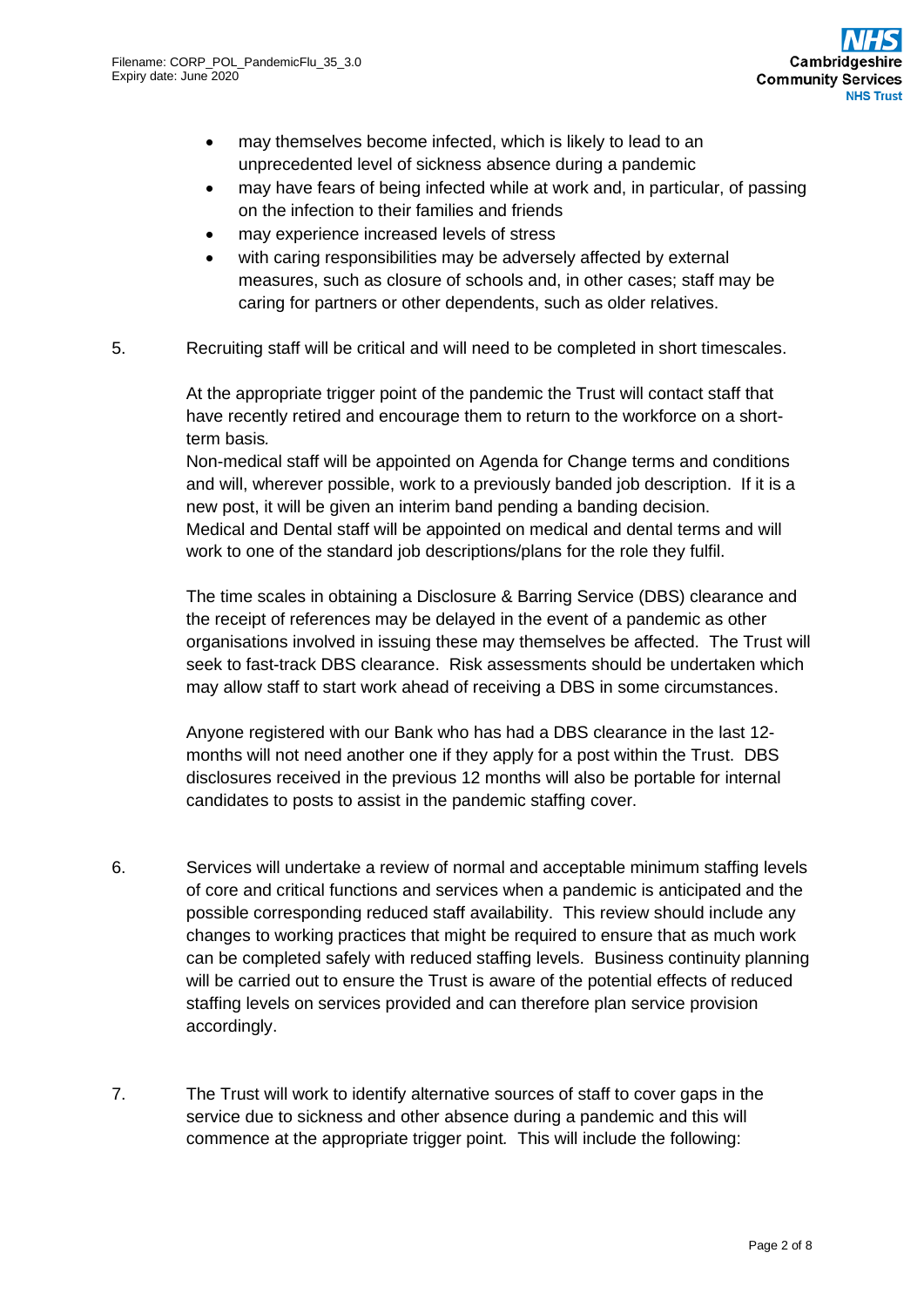- retired staff
- re deployment of staff from less critical services into those most critical, including into other trusts/providers;
- volunteers;
- independent providers:
- private hospitals (routine procedures are likely to be cancelled);
- bank workers:
- agency workers;
- Healthcare students (educational establishments are likely to be closed or clinical placements not available).

The Trust will also work with other NHS organisations, STPs and Local Authorities as it may be possible and necessary due to the social care/clinical needs of patients/clients to have some movement of staff across these organisations

The Trust and the local authorities in STP patches will work closely together on this subject and as part of this will map out a process of which patients/clients have joint care and who could have their care package consolidated during a pandemic. This would happen at the appropriate trigger point.

8. During the pandemic there may be pressures on GP surgeries. If this becomes clear the Trust will contact staff to inform them of alternatives to producing medical certificates. These may be reviewed during the pandemic.

> Normal staff sickness reporting arrangements will apply, and payroll notification should be completed in ESR. If the sickness is pandemic related, this must be is noted/ recorded as directed in staff communications relating to the pandemic.

There will also be up to date information available to staff via communications e mails and on the Trust website about the flu pandemic and what action they should take.

9. Details on the workforce will be collected by managers in preparation for the need to redeploy staff during a pandemic at the appropriate trigger point (section 21 – Skills and personal information audit).It is possible that power supplies will be affected during a pandemic and therefore, normal IT systems may not be available for varying periods of time. Therefore, the information obtained from the completed Appendix B forms should be available in hard copy.

Data maintained will include the following: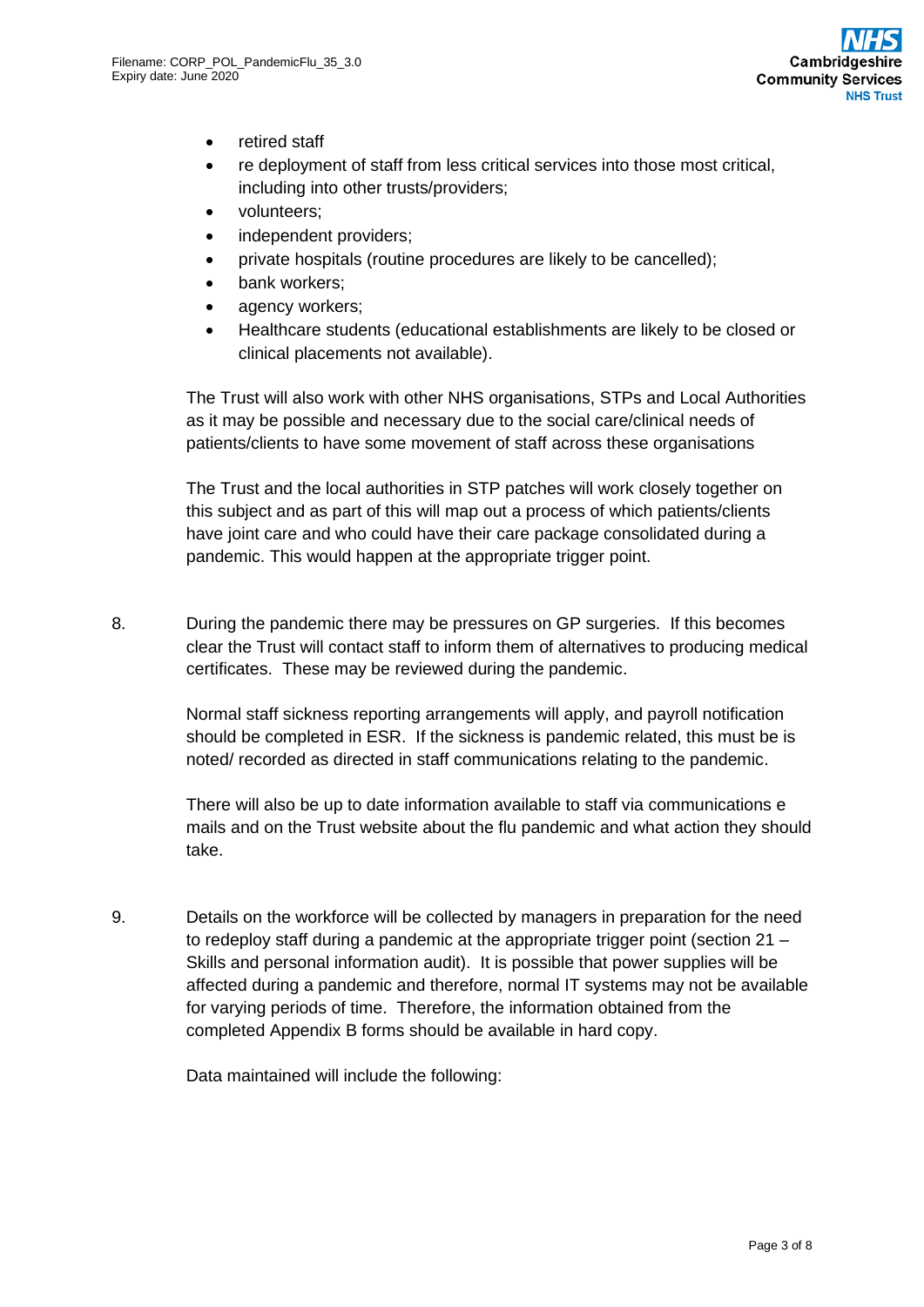- Contact details including home and mobile phone numbers ( in addition staff should be asked to ensure this data is up to date in their ESR record);
- Mobility including distance to travel;
- Skills including transferable skills;
- Refresher training needs:
- Hours available to work;
- Whether they are a carer for children/have eldercare requirements (to assist with planning because their childcare or elder care provider may also be affected).
- 10. The Trust will deploy staff as the need arises. This could be to a different role, function, or locality and all such requests should not be unreasonably refused due to the unprecedented nature of the crisis. Staff who are redeployed will only be moved to a role which they can competently and safely undertake and will be trained as required.

Staff may also be asked to work different hours including working outside their normal working hours and /or working increased hours. If staff work above their full time hours or are required to work evenings, nights, weekends and/or general public holidays they will be paid or given time of in lieu in line with their terms and conditions.

All staff may be requested to temporarily change their job function and/or level they work in the Trust. Office based staff working in non-clinical areas not in direct support of the pandemic may be requested to work in such areas.

Staff may be expected to work in other localities to their normal one due to staff shortage in some areas. If staff have to travel further due to this change they will be reimbursed in line with their terms and conditions.

To meet the operational needs of the service during the pandemic, annual leave may be cancelled for part or all of the duration of the pandemic and a hold put on all new leave requests.

If a pandemic continues for some time, and annual leave is cancelled, there will be large numbers of staff trying to take annual leave in a short period of time following the pandemic and in such circumstances the Trust would consider carry forward arrangements eg up to 10 days holiday entitlement (pro rata for part time staff) carried to the following annual leave year.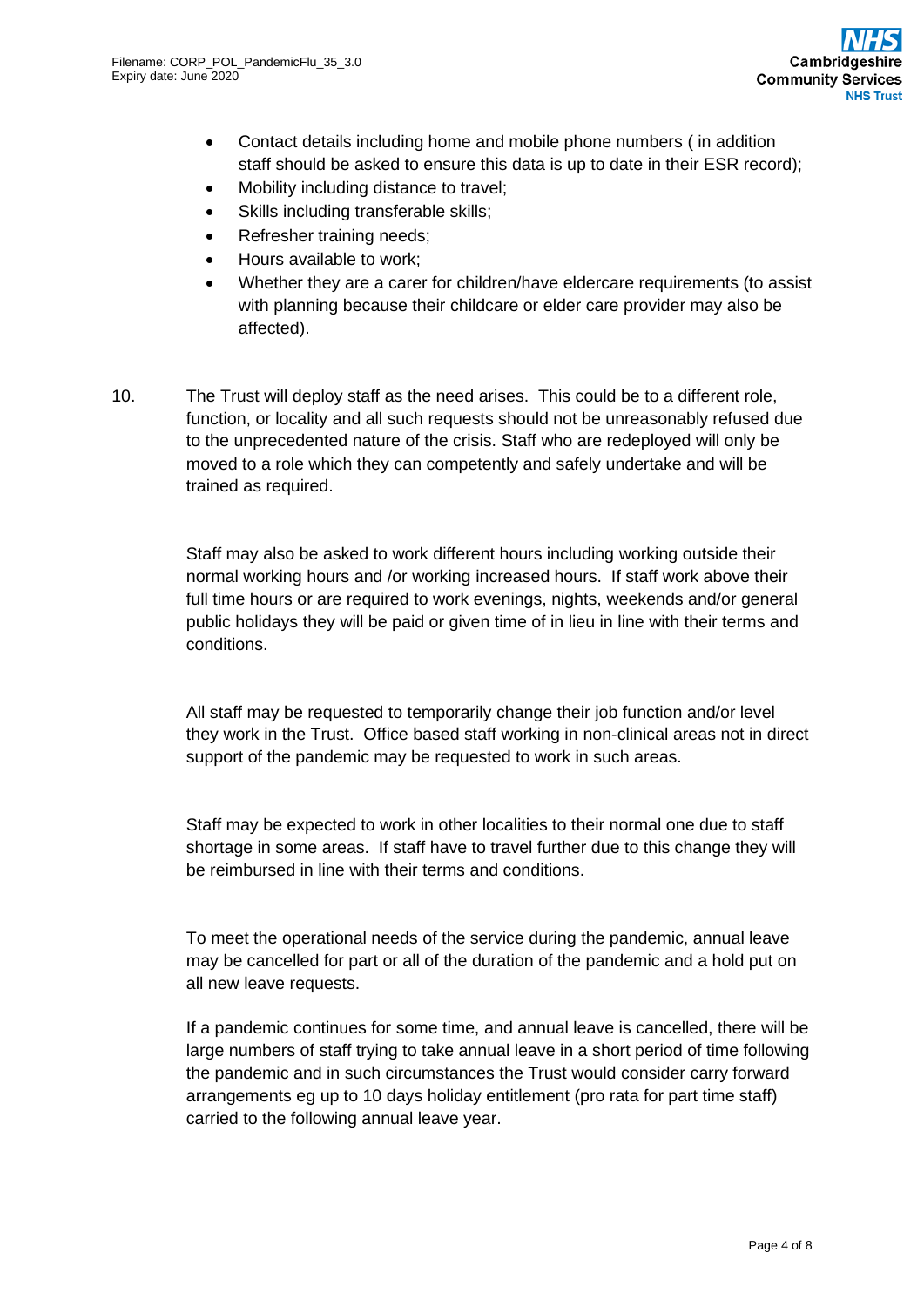Staff who do not normally work on public holidays may be requested to do so and in this event, the payment and time off in lieu would be in line with their terms and conditions of employment.

Alterations to work patterns may be required for the duration of the pandemic. There will be no change to the contract of employment and normal working hours will resume at the end of the crisis. The end of the crisis will be determined by the Department of Health or other lead body.

11. Those staff at a high risk of complications due to their own health conditions will be risk assessed by their manager to ensure that they are not at undue risk whilst working in direct patient care in line with public health advice. Redeployment will be considered.

> At the appropriate trigger point staff will be invited to declare if they believe they are at increased risk of infection or complications of infection. For example DOH guidance states that the following groups of people are within the high risk categories in the event of a Flu pandemic:

- People aged over 6 months and under 65 years of age in current seasonal flu vaccine clinical at risk groups;
- All pregnant women;
- Household contacts of people with compromised immune systems e.g. people in regular close contact with patients on treatment for cancer;
- People aged 65 and over in the current seasonal flu vaccine clinical at risk groups.

This may be updated at any time and different criteria will be applicable for different pandemics.

12. There will be the need for some flexibility when implementing some HR/ employment related policies during the pandemic whilst other will be used widely e.g. Carers and Special Leave as Schools, nurseries, nursing homes and other support agencies may be affected and have to close and the Trust will aim to be flexible and allow time off for staff whose dependents' normal care arrangements break down.

> Staff may be requested to take annual leave and/ or unpaid leave. Managers may provide the opportunity for staff to make up the time at a later date or where certain roles allow, permit staff to work from home. If unsure, managers should seek advice from the HR and IM teams and the Trust will aim to ensure fairness in its responses.

13. Regular staff communications will be sent out during any pandemic by a range of means including by email and staff briefings.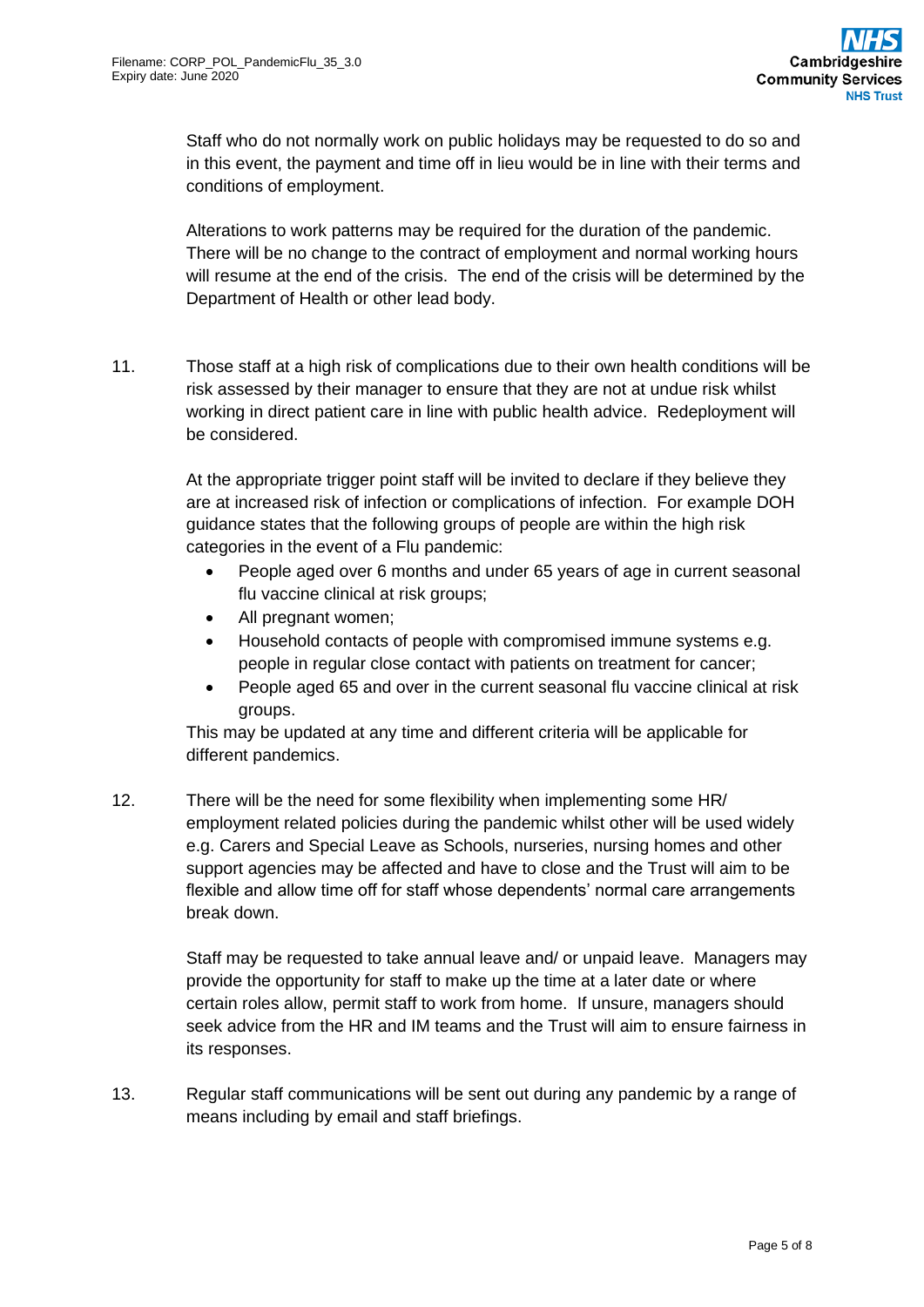- 14. Staff should communicate any concerns to their manager or an appropriate manager involved in the planning of the Trust's response to the emergency. There will also be up to date information available to staff on the Trust website about the pandemic and what action they should take.
- 15. The Trust will use the latest guidance on when staff can return to work after they are first symptomatic with a pandemic illness. However, they must first speak to their manager who will ask a series of questions to ascertain and check the staff member's fitness to work
- 16. The Occupational Health (OH) teams will support managers and staff during a pandemic as required.
- 17. Staff must follow infection control guidelines at all times to protect themselves, patients and colleagues. . This will be published via email briefings, face-to-face briefings, and the staff intranet site.
- 18. If a member of staff arrives at work and is displaying signs of illness or becomes ill with symptoms while at work they should be sent home immediately.
- 19. Staff may be affected by increased pressure or stress at work and home, including illness of family members as a result of the pandemic, and support is available from managers, HR colleagues, union representatives and the Staff Counselling Services. Additional support may also be available and advertised/ communicated to staff during a pandemic.
- 20. This appendix will stay in effect whilst the pandemic alert level is at the appropriate trigger point. After it is declared that the crisis is over there will be a period of recovery which may include filling vacancies, the taking annual leave and undertaking outstanding training and development activities. If required we will undertake a review of how the Trust/ NHS dealt with the crisis and lessens to be learnt for the future. It is also important to remember there may be more than one wave of a pandemic spread some weeks or months apart, therefore, the Trust will stay alert for another wave coming and so many of the systems in place must be maintained.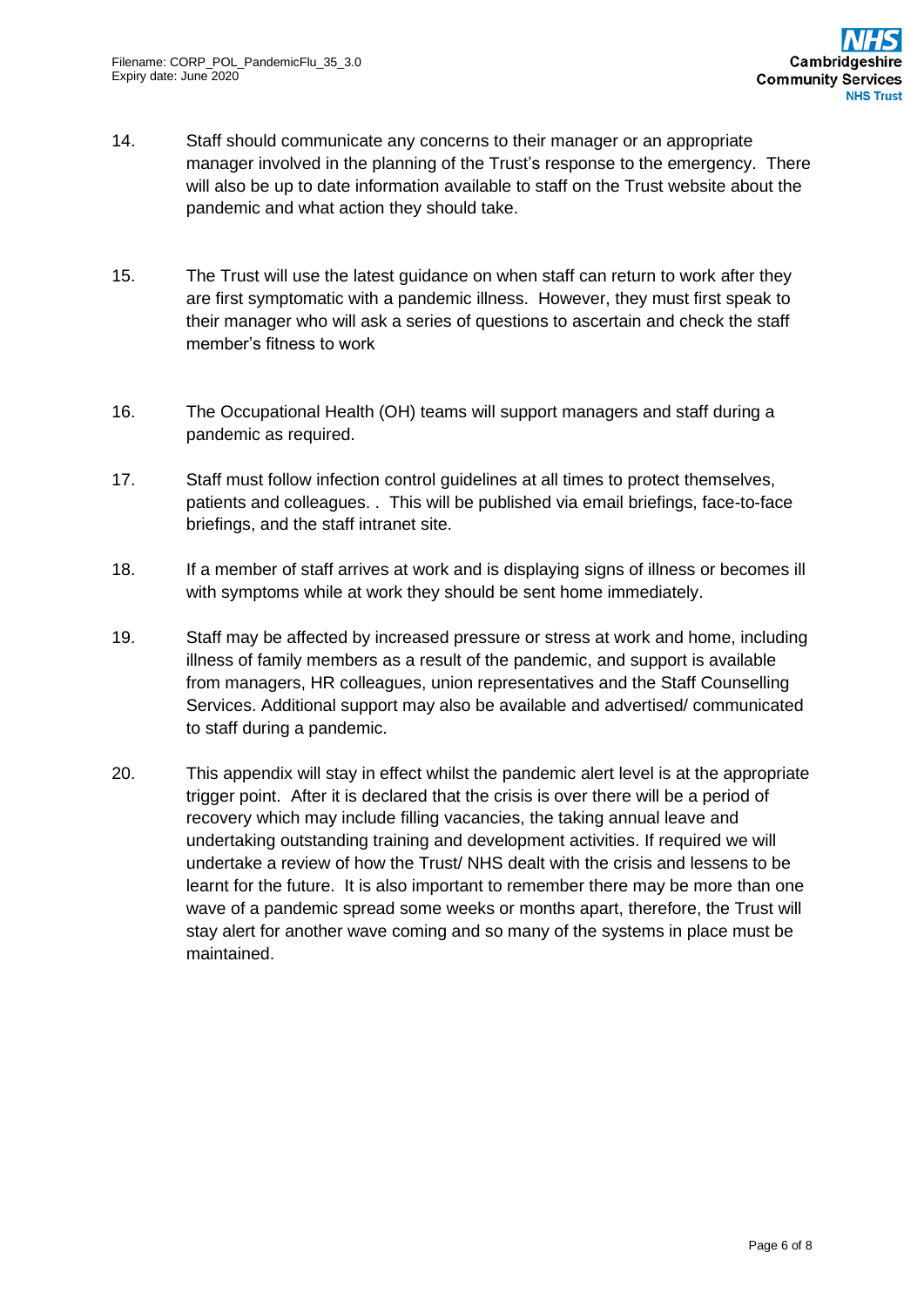## **21. SKILLS AND PERSONAL INFORMATION AUDIT**

In the event of a pandemic, the health service will be at the forefront of the response at a time when its own staff and resources will be reduced. In order to maximise the Trust's ability to provide services for patients/clients with and without the illness during a potential pandemic, it will be important to know about our staff and what skills they may have.

This questionnaire has been designed to ensure that we have an up to date record of your skills, qualifications and other relevant information. Part of the Trust's pandemic planning process is to see how we may need to help you during a pandemic, for example with transport to get to work, help with caring responsibilities; as well as understanding how your skills might be put to the best use during the pandemic. All information will be strictly confidential and held in accordance with GDPR Legislation, both locally and if required centrally including in ESR where applicable.

You may also have been asked about your role during a pandemic as part of the wider pandemic planning process looking at how services may operate during a pandemic.

If you have an administration or office based post, you may have been asked to think about the skills and training you have or could obtain and how best these could be used to assist the Trust during a pandemic. For example, you may have a recent clinical background, but have moved into a management role. Managing information during the pandemic will be also be essential, so if your usual role involves collecting and providing information, you may be asked to join the Operational Group which will co-ordinate the Trust's response during the pandemic.

When requested to do so please complete and return the form to your line manager

22. All staff will undertake a risk assessment with their manager at the outset of a pandemic to ensure they are safe and supported in the workplace.